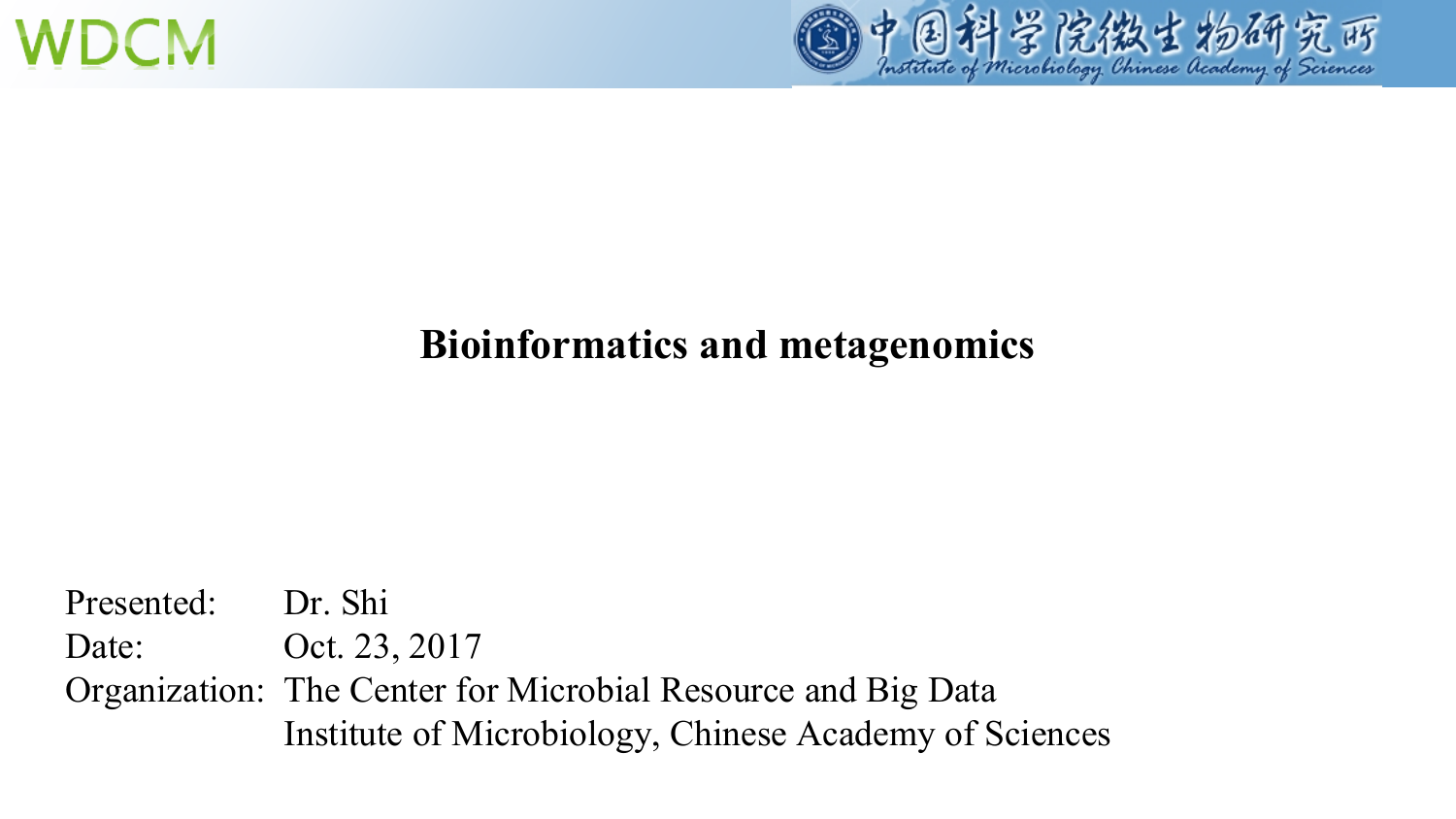**WDCM WFCC-MIRCEN World Data Centre for Microorganisms** 

### **Report outline**

Bioinformatics tasks

Alignments

Assembly

Pattern recognition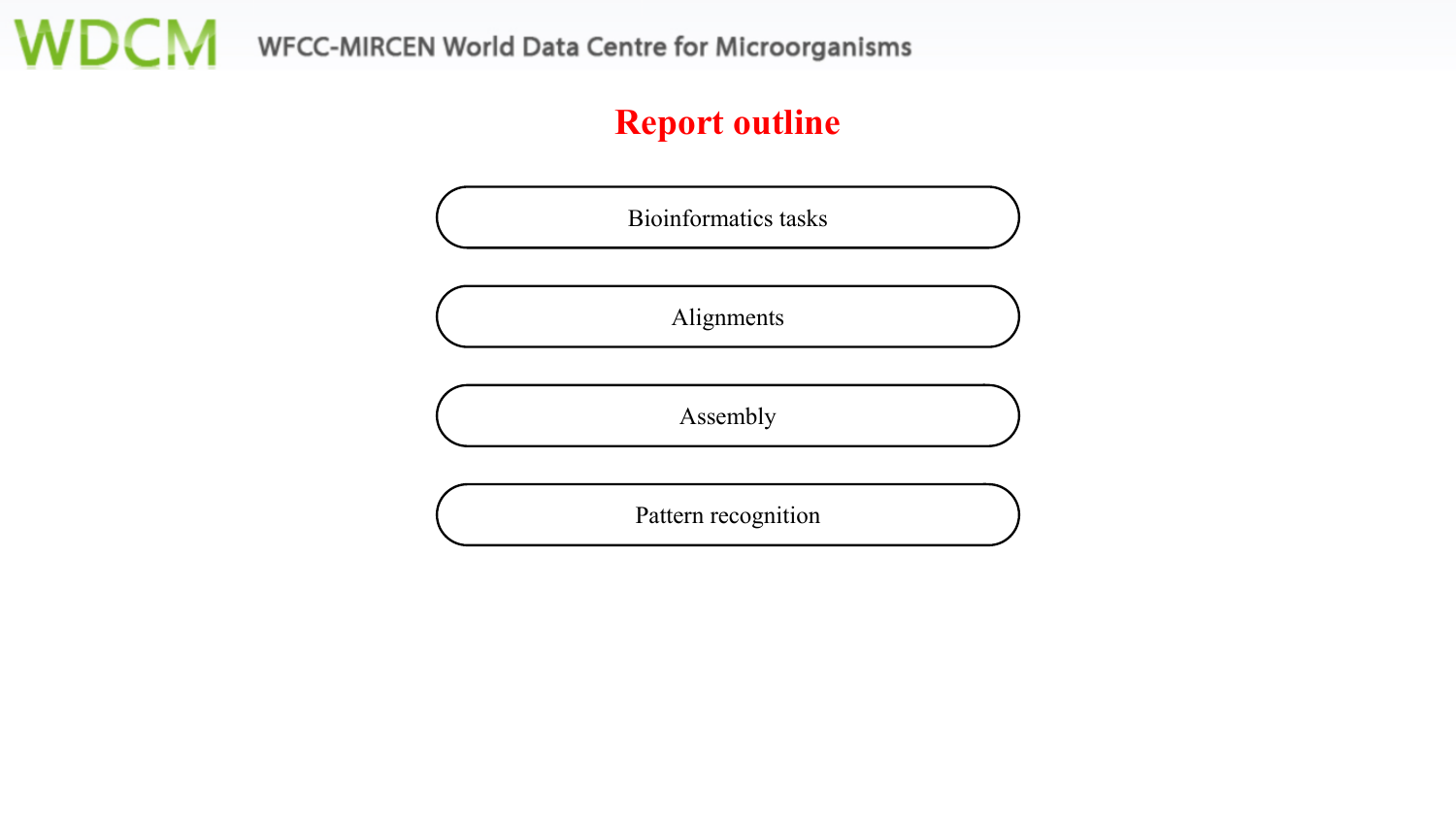### **Bioinformatics tasks**

Bioinformatics is the application of **computer science** and **information technology** to the field of biology and medicine. Bioinformatics deals with algorithms, databases and information systems, web technologies, artificial intelligence and soft computing, information and computation theory, software engineering, data mining, image processing, modeling and simulation, signal processing, discrete mathematics, control and system theory, circuit theory, and statistics, for generating new knowledge of biology and medicine, and improving & discovering new models of computation (e.g. DNA computing, neural computing, evolutionary computing, immuno-computing, swarm-computing, cellular-computing).

What will be used in Bioinformatics? **Statistics** (The world is based on the statistics.) **Computing Science** (The biological data is in large volume.) **Database tech Mathematics** (models / algorithms)

In mathematics and computer science, an algorithm is an effective method expressed as a finite list of well-defined instructions for calculating a function. Algorithms are used for calculation, data processing, and automated reasoning. **In simple words an algorithm is a step by step procedure for calculations.**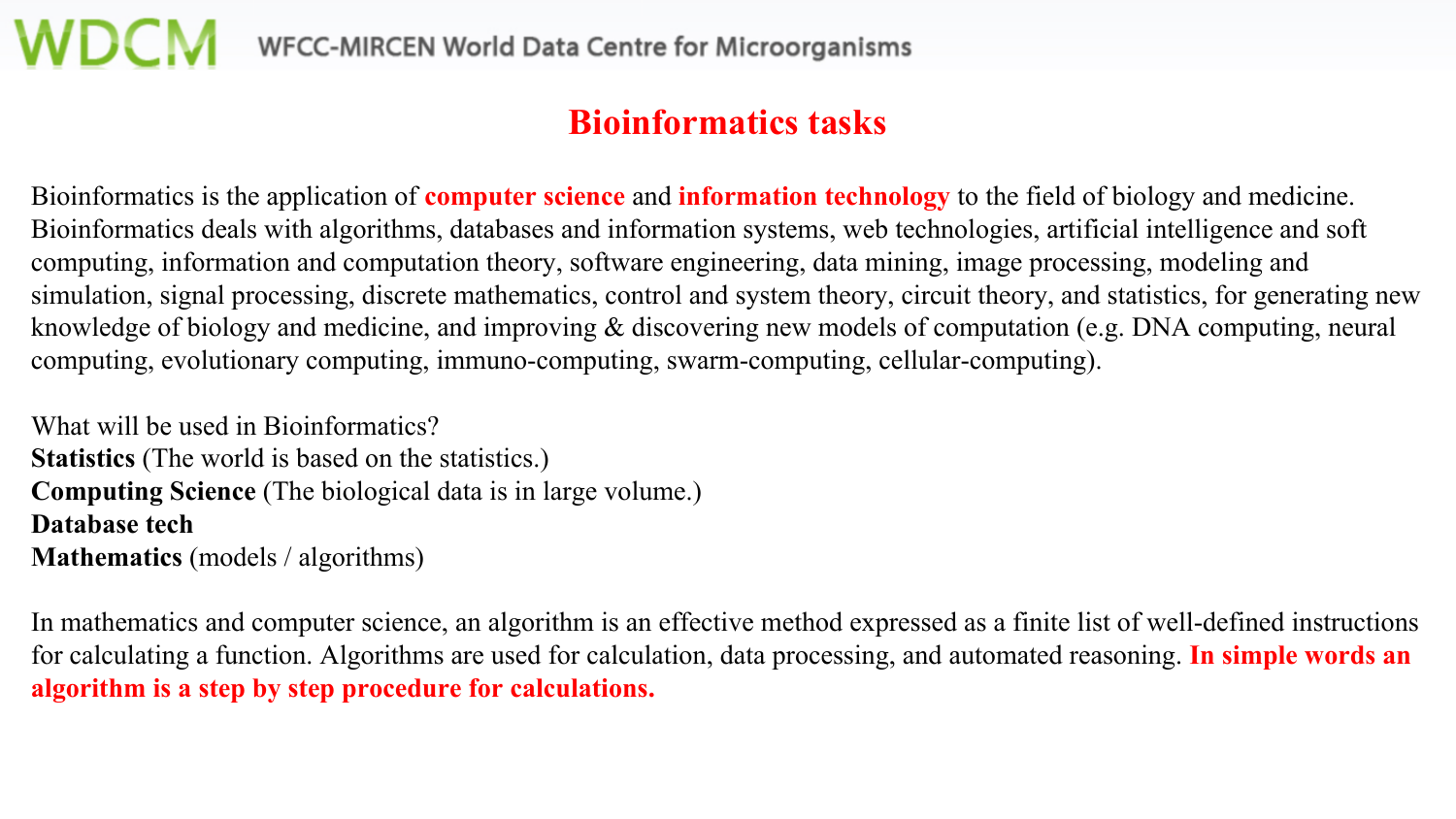

#### **Microbiome analysis pipeline**